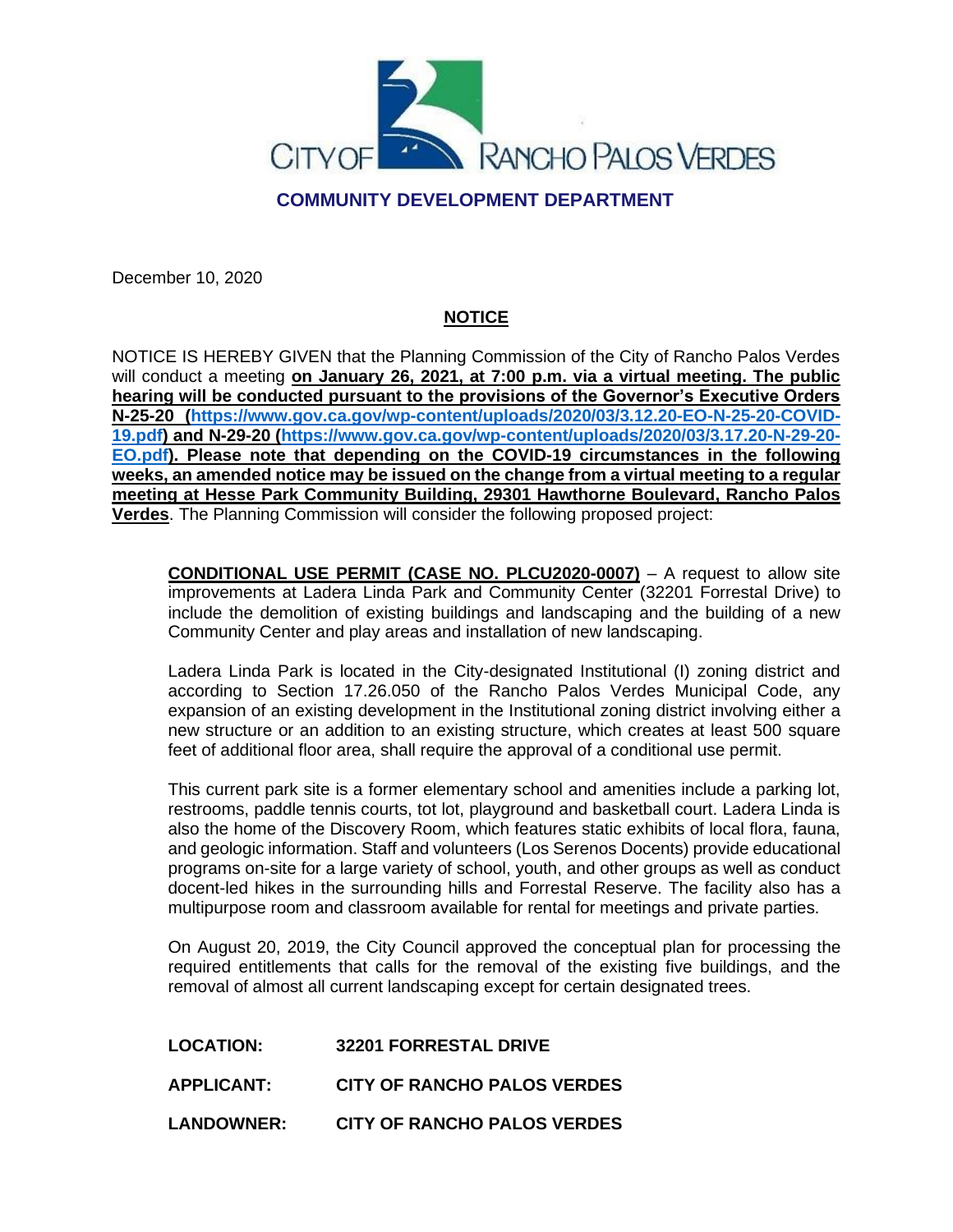Below is the proposed park design (within the red outline):



The design includes the following components/features:

- 6,000-square-foot building
- Adjacent covered patio areas
- Outdoor tiered seating area for nature talks, summer camps, etc.
- 58 parking spaces in courtyard located adjacent to building and playground
- Naturalistic children's playground area
- One full basketball court and a 1/2 basketball court
- Two paddle tennis courts
- Small storage facility for public works and emergency supplies
- Walking paths
- Upper and lower lawn areas
- Utilization of existing Forrestal Drive entrance
- Low-impact, native, drought-tolerant landscaping

Below is the proposed building floor plan diagram:

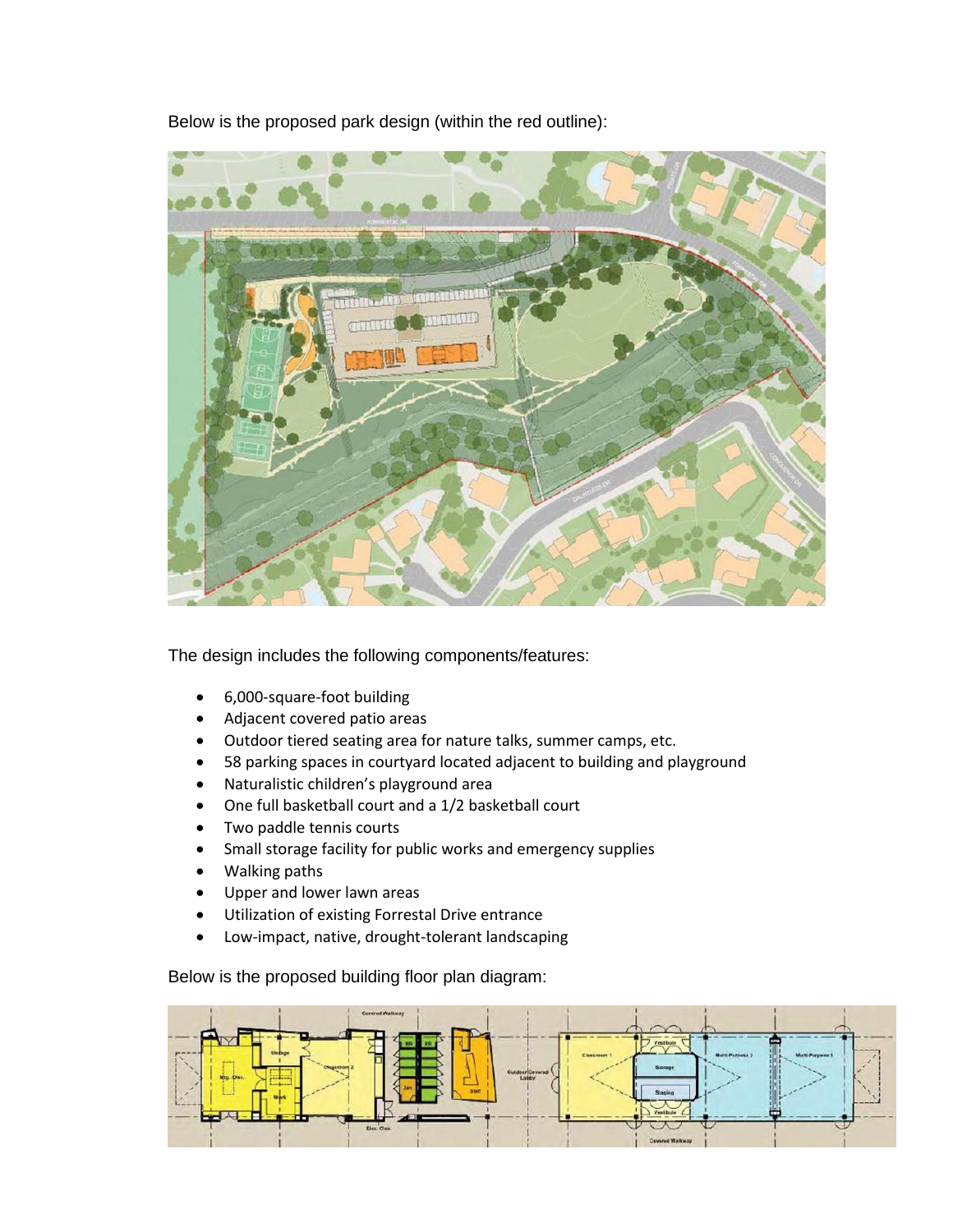The building is proposed to contain the following components:

- A dividable multi-purpose room
- Two classrooms
- A meeting room, with Discovery Room displays built into the walls
- A docent work room
- Storage and staging areas
- Public restrooms
- Staff office
- An outdoor breezeway covered lobby
- Small kitchen and staging area
- Covered walkways
- Janitorial and electrical rooms
- Vestibules

The following image shows the existing school buildings (red-striped) overlaying the proposed design:



A comparison of the existing versus proposed hardscape and vehicular circulation/parking footprint is demonstrated in the tables below:

| Hardscape Comparison (courts, driveway, parking) |                          |                        |  |  |
|--------------------------------------------------|--------------------------|------------------------|--|--|
|                                                  | <b>Current Buildings</b> | <b>Proposed Design</b> |  |  |
| Acreage                                          | 2.68 acres               | $1.59$ acres           |  |  |
| <b>Square Footage</b>                            | 116,900 sf               | 69,075 sf              |  |  |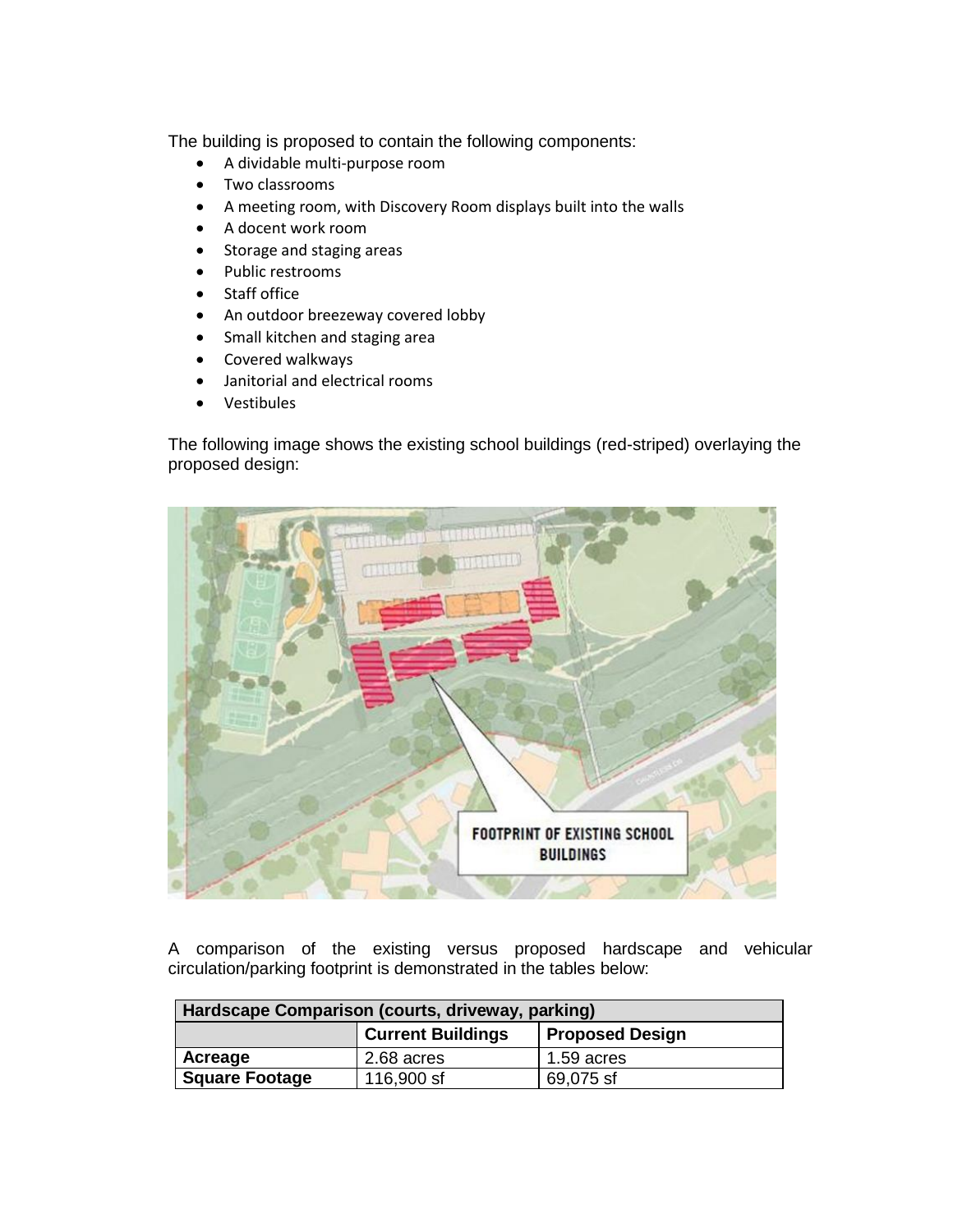| <b>Vehicular Circulation &amp; Parking Comparison</b> |                          |                        |  |  |
|-------------------------------------------------------|--------------------------|------------------------|--|--|
|                                                       | <b>Current Buildings</b> | <b>Proposed Design</b> |  |  |
| Acreage                                               | 1.5 acres                | .88 acres              |  |  |
| <b>Square Footage</b>                                 | 65,500 sf                | 38,374 sf              |  |  |

#### **Proposed Park Hours**

The following table shows current and proposed Ladera Linda Park hours and current hours at other City park sites.

| <b>Park Hours</b> | <b>Hours: Mon-Fri</b> | <b>Hours: Sat-Sun</b> |
|-------------------|-----------------------|-----------------------|
| <b>Current</b>    | 12 p.m.-5 p.m.        | 10 $a.m.-5 p.m.$      |
| Proposed          | $8$ a.m.- dusk        | 8 a.m.- dusk          |

Ladera Linda Park is currently staffed by one part-time staff member per shift who is overseen by a full-time recreation supervisor. The new building will likely increase staffing to two part-time staff members per shift with one full-time supervisor.

#### **Proposed Park Usage**

The table below shows current Ladera Linda usage policies. While the park will be used more during the day, restrictions on park usage and rental hours is proposed.

| <b>Rental Polices</b>         | <b>LL Current</b>   | <b>LL Proposed</b> |
|-------------------------------|---------------------|--------------------|
| <b>Rental Hours</b>           | Not specified       | 10 a.m.- 9 p.m.    |
| Classes                       | Not specified       | 8 a.m. - 9 p.m.    |
| Private Rentals after 5 p.m.  | No current limits   | $2x$ month **      |
| Amplified Music (indoor only) | 10 a.m. $-$ 10 p.m. | 11 a.m.- 8 p.m.    |
| <b>Special Events</b>         | No limit            | 8/year             |

\*\*Restriction does not apply to non-profits, City events, or HOA rentals It is proposed that no nighttime special events would be permitted without a Special Use Permit being issued, which will require public notification. Staff would coordinate with AYSO schedule to minimize impact.

### **Building and Park Security**

Security will be incorporated into the overall design of the park and community center, which will be formalized during the construction design phase, below is a summary of potential security measures to be considered:

- Clear points of entry and improved sight lines in the final design
- Appropriately placed exterior and interior security cameras and motion sensors
- Appropriate low-level landscaping
- Control of ingress and egress points during operating hours and non-operating hours
- Glass break sensors
- Comprehensive best practices, lighting design throughout park and building